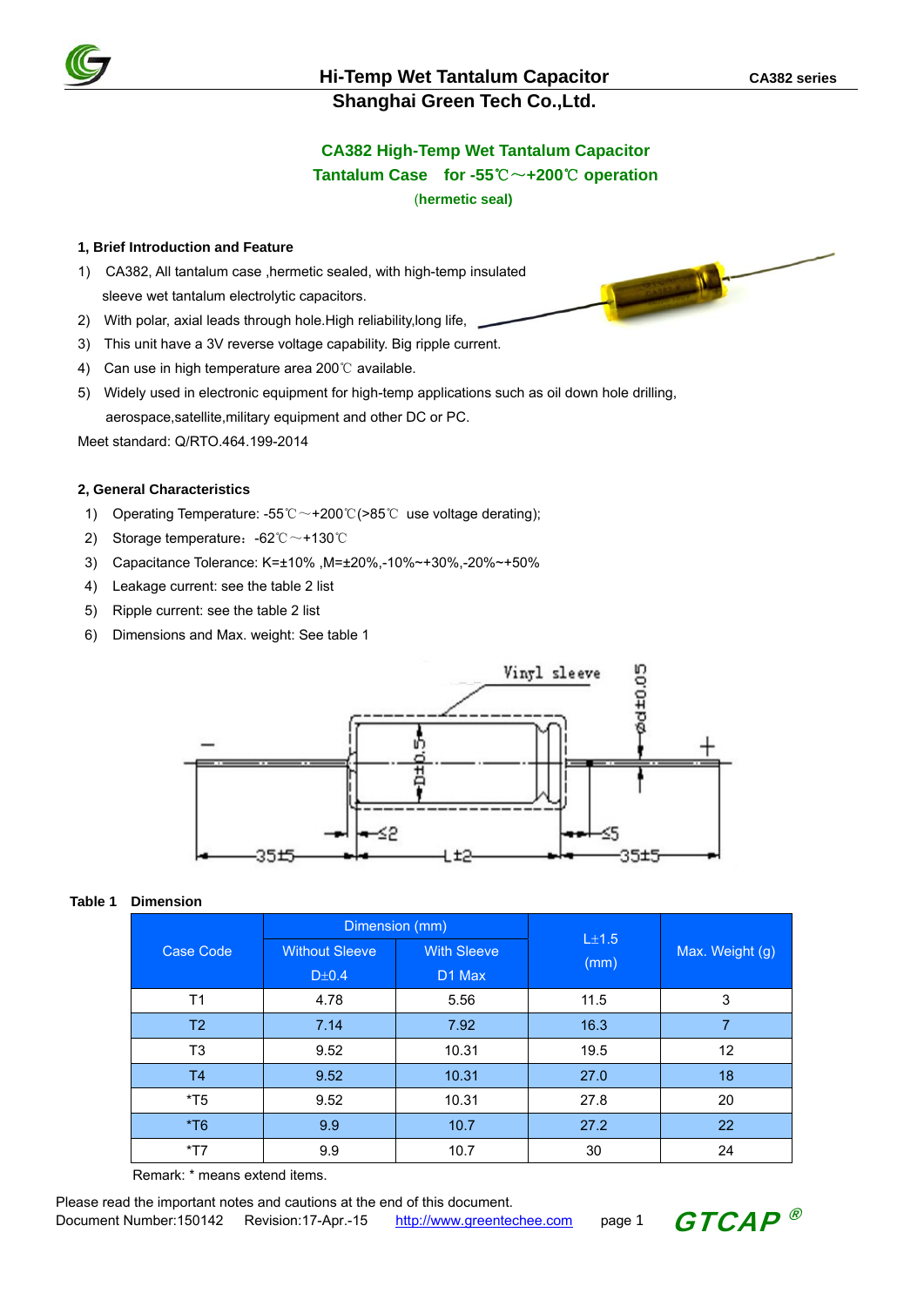

## **Shanghai Green Tech Co.,Ltd. Hi-Temp Wet Tantalum Capacitor CA382 series**

|         |                | 3, Table 2 General characteristics |                    |                         |                                  |                           |                 |                     |                 |        |                  |                                  |      |                |
|---------|----------------|------------------------------------|--------------------|-------------------------|----------------------------------|---------------------------|-----------------|---------------------|-----------------|--------|------------------|----------------------------------|------|----------------|
|         | $\mathsf{A}$   | $\, {\sf B} \,$                    | <b>Dissipation</b> |                         |                                  | Leakage current           |                 | Cap change rate (%) |                 |        | 85°C             |                                  |      |                |
| Rated   | <b>Derated</b> | Derated                            | Nominal            | Factor<br>$(\mu A)$     |                                  |                           | Impedance       |                     |                 |        | 40KHZ            |                                  |      |                |
| Vol.    | Vol.           | Vol.                               | Cap.               | $+25^{\circ}$ C         |                                  |                           | 100Hz           |                     |                 |        | <b>AC Ripple</b> | Case                             |      |                |
|         | 125°C          | 200°C                              |                    | $+85^{\circ}$ C         | $+25^{\circ}$ C                  | $+85^{\circ}$ C           | $-55^{\circ}$ C | $-55^{\circ}$ C     | $+85^{\circ}$ C | +200°C | current          | Code                             |      |                |
| (V)     |                |                                    | $(\mu F)$          | +200 $^{\circ}$ C       |                                  | +125 $°C$                 | $(\Omega)$      |                     |                 |        |                  |                                  |      |                |
|         | (V)            | (V)                                |                    | (% )                    |                                  |                           |                 |                     |                 |        | (mA)             |                                  |      |                |
|         |                |                                    | 30                 | $\overline{7}$          | 1                                | $\overline{2}$            | 100             |                     | $+11$           | $+15$  | 820              | T1                               |      |                |
|         |                |                                    | 68                 | 12                      |                                  |                           | 60              | $-40$               | $+14$           | $+18$  | 960              |                                  |      |                |
|         |                |                                    | 140                | 17                      |                                  | $\ensuremath{\mathsf{3}}$ | 40              |                     |                 | $+20$  | 1200             |                                  |      |                |
| $\,6\,$ | 4              | 3.6                                | 270                | 30                      |                                  | $\overline{7}$            | 25              |                     | $+18$           | $+25$  | 1375             | T <sub>2</sub>                   |      |                |
|         |                |                                    | 330                | 30                      |                                  | 8                         | 20              | $-44$               | $+14$           | $+20$  | 1800             |                                  |      |                |
|         |                |                                    | 560                | 45                      | $\boldsymbol{2}$                 | 13                        | 25              | $-64$               | $+18$           | $+25$  | 1900             | T <sub>3</sub>                   |      |                |
|         |                |                                    | 1200               | 90                      | $\ensuremath{\mathsf{3}}$        | 14                        | 20              | $-80$               | $+25$           | $+30$  | 2265             | T4                               |      |                |
|         |                |                                    | 25                 | $\overline{7}$          |                                  |                           | 100             |                     | $+11$           | $+15$  | 820              |                                  |      |                |
|         |                |                                    | 56                 | 10                      | $\mathbf{1}$<br>$\boldsymbol{2}$ | $\overline{a}$            | 59              | $-40$               | $+14$           | $+18$  | 900              | T1                               |      |                |
|         |                |                                    | 120                | 15                      |                                  |                           | 50              |                     |                 | $+20$  | 1220             |                                  |      |                |
| $\bf 8$ | $\overline{5}$ | 4.8                                | 220                | 30                      |                                  |                           | $\overline{7}$  | 30                  |                 | $-44$  |                  |                                  | 1370 | T <sub>2</sub> |
|         |                |                                    | 290                | 30                      |                                  | $\,6\,$                   | 25              |                     | $+18$           | $+25$  | 1770             | T <sub>3</sub>                   |      |                |
|         |                |                                    | 430                | 36                      |                                  | 14                        | 25              | $-64$               |                 |        | 1825             |                                  |      |                |
|         |                |                                    | 850                | 50                      | $\overline{4}$                   | 16                        | 22              | $-80$               | $+25$           | $+30$  | 2330             | T <sub>4</sub>                   |      |                |
|         |                | $\,6$                              | 20                 | 5                       | 1                                |                           | 175             | $-32$               | $+11$           | $+15$  | 820              |                                  |      |                |
|         |                |                                    | 47                 | 11                      |                                  | $\sqrt{2}$                | 100             |                     | $+14$           | $+18$  | 855              | T1                               |      |                |
|         |                |                                    | 100                | 12                      |                                  | $\overline{\mathbf{4}}$   | 60              | $-36$               |                 | $+20$  | 1200             |                                  |      |                |
| $10$    | $\overline{7}$ |                                    | 180                | 20                      |                                  | $\overline{7}$            | 40              |                     |                 |        | 1365             | T <sub>2</sub><br>T <sub>3</sub> |      |                |
|         |                |                                    | 250                | 25                      |                                  | $10$                      | 30              | $-40$<br>-64        |                 | $+25$  | 1720             |                                  |      |                |
|         |                |                                    | 390                | 25                      | $\boldsymbol{2}$                 |                           | 25              |                     | $+18$           |        | 1800             |                                  |      |                |
|         |                |                                    | 750                | 40                      | $\overline{\mathbf{4}}$          | 16                        | 23              | $-80$               | $+25$           | $+30$  | 2360             | T <sub>4</sub>                   |      |                |
|         |                |                                    | 15                 | $\sqrt{5}$              |                                  |                           | 155             | $-24$               | $+11$           | $+15$  | 780              |                                  |      |                |
|         |                |                                    | 33                 | $\boldsymbol{8}$        |                                  | $\overline{2}$            | 90              |                     |                 |        | 820              | T1                               |      |                |
|         |                |                                    | 70                 | 10                      | 1                                | $\overline{\mathbf{4}}$   | 75              | $-28$               | $+14$           | $+18$  | 1150             |                                  |      |                |
| 15      | 10             | $\boldsymbol{9}$                   | 120                | 15                      |                                  | $\overline{7}$            | 50              |                     | $+18$           |        | 1450             | T <sub>2</sub>                   |      |                |
|         |                |                                    | 170                | 20                      |                                  | 10                        | 35              | $-32$               | $+14$           | $+20$  | 1480             |                                  |      |                |
|         |                |                                    | 270                | 25                      | $\overline{2}$                   | 16                        | 30              | $-56$               | $+18$           | $+25$  | 1740             | T <sub>3</sub>                   |      |                |
|         |                |                                    | 540                | 35                      | $\,6\,$                          | 20                        | 23              | $-80$               | $+25$           | $+30$  | 2330             | T <sub>4</sub>                   |      |                |
|         |                |                                    | 10                 | $\overline{\mathbf{4}}$ |                                  |                           | 220             | $-16$               | $+8$            |        | 715              |                                  |      |                |
|         |                | 12                                 | 22                 | 5.5                     |                                  | 2                         | 140             | $-20$<br>$+11$      | $+10$           | 825    | T1               |                                  |      |                |
|         |                |                                    | 50                 | 8                       | 1                                |                           | 70              |                     |                 |        | 1130             | T <sub>2</sub>                   |      |                |
| 25      | 15             |                                    | 100                | 12                      |                                  | 9                         | 50              | $-28$               |                 |        | 1435             |                                  |      |                |
|         |                |                                    | 120                | 18                      |                                  | 6                         | 38              | $-32$               | $+13$           | $+15$  | 1450             |                                  |      |                |
|         |                |                                    | 180                | 20                      | $\sqrt{2}$                       | 16                        | 32              | $-48$               |                 |        | 1525             | T <sub>3</sub>                   |      |                |
|         |                |                                    | 350                | $30\,$                  | $\overline{7}$                   | 21                        | 24              | $-70$               | $+25$           | $+30$  | 1970             | T4                               |      |                |

Please read the important notes and cautions at the end of this document. Document Number:150142 Revision:17-Apr.-15 http://www.greentechee.com page 2

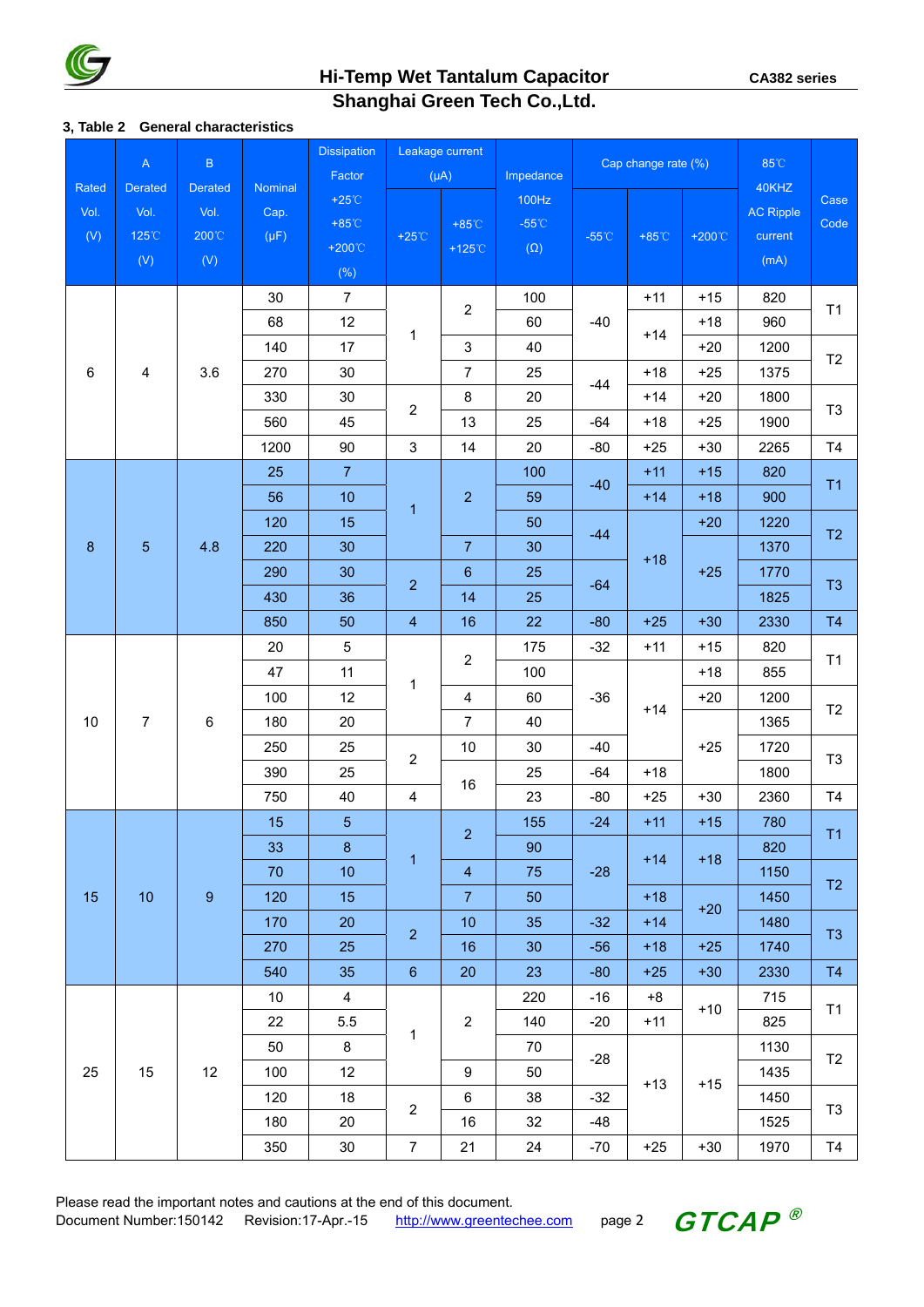

# **Shanghai Green Tech Co.,Ltd.**

### **Table 2 General characteristics**

|                      | $\mathsf{A}% _{\mathcal{A}}^{\ast}=\mathsf{A}_{\mathcal{A}}^{\ast}$ | $\sf B$                                |                              | <b>Dissipation</b><br>Factor                            | Leakage current<br>$(\mu A)$ |                                     | Impedance                              |                 | Cap change rate (%) | 85°C              |                                              |                                  |
|----------------------|---------------------------------------------------------------------|----------------------------------------|------------------------------|---------------------------------------------------------|------------------------------|-------------------------------------|----------------------------------------|-----------------|---------------------|-------------------|----------------------------------------------|----------------------------------|
| Rated<br>Vol.<br>(V) | <b>Derated</b><br>Vol.<br>125°C<br>(V)                              | <b>Derated</b><br>Vol.<br>200°C<br>(V) | Nominal<br>Cap.<br>$(\mu F)$ | +25 $°C$<br>$+85^{\circ}$ C<br>$+200^{\circ}$ C<br>(% ) | $+25^{\circ}$ C              | $+85^{\circ}$ C<br>$+125^{\circ}$ C | 100Hz<br>$-55^{\circ}$ C<br>$(\Omega)$ | $-55^{\circ}$ C | $+85^{\circ}$ C     | +200 $^{\circ}$ C | 40KHZ<br><b>AC Ripple</b><br>current<br>(mA) | Case<br>Code                     |
|                      |                                                                     |                                        | 8                            | $\overline{4}$                                          |                              |                                     | 275                                    | $-16$           | $+8$                | $+12$             | 640                                          |                                  |
|                      |                                                                     |                                        | 15                           | 5                                                       |                              | $\sqrt{2}$                          | 175                                    | $-20$           |                     |                   | 780                                          | T1                               |
|                      |                                                                     |                                        | 40                           | 8                                                       | 1                            | 5                                   | 65                                     | $-24$           | $+11$               | $+15$             | 1120                                         |                                  |
| 30                   | 20                                                                  | 18                                     | 68                           | 11                                                      |                              | $\bf 8$                             | 60                                     |                 | $+13$               |                   | 1285                                         | T2                               |
|                      |                                                                     |                                        | 100                          | 15                                                      | $\overline{c}$               | $10$                                | 40                                     | $-28$           | $+11$               | $+18$             | 1450                                         | T <sub>3</sub>                   |
|                      |                                                                     |                                        | 150                          | 20                                                      |                              | 15                                  | 35                                     | $-48$           | $+13$               | $+25$             | 1525                                         |                                  |
|                      |                                                                     |                                        | 300                          | 25                                                      | 8                            | 32                                  | 25                                     | $-60$           | $+25$               | $+35$             | 1950                                         | T4                               |
|                      |                                                                     |                                        | $\sqrt{5}$                   | 3                                                       |                              | $\overline{2}$                      | 400                                    | $-16$           | $+5$                | $+9$              | 580                                          | T1                               |
|                      |                                                                     |                                        | 10                           | $\overline{4}$                                          | $\mathbf{1}$                 | $\overline{2}$                      | 250                                    | $-24$           | $+8$                | $+12$             | 715                                          |                                  |
|                      |                                                                     |                                        | 25                           | $\overline{7}$                                          |                              | $\sqrt{5}$                          | 95                                     | $-20$           | $+11$               | $+15$             | 1005                                         | T <sub>2</sub><br>T <sub>3</sub> |
| 50                   | 30                                                                  | 30                                     | 47                           | 10                                                      |                              | $\bf 8$                             | 70                                     | $-28$           | $+13$               | $+18$             | 1155                                         |                                  |
|                      |                                                                     |                                        | 60                           | 10                                                      | $\overline{2}$               | 10                                  | 45                                     | $-16$           | $+11$               | $+15$             | 1335                                         |                                  |
|                      |                                                                     |                                        | 82                           | 12                                                      |                              | 12                                  | 45                                     | $-32$           | $+13$               | $+18$             | 1400                                         |                                  |
|                      |                                                                     |                                        | 160                          | 15                                                      | $\bf 8$                      | 30                                  | 27                                     | $-50$           | $+25$               | $+30$             | 1900                                         | T <sub>4</sub>                   |
|                      |                                                                     |                                        | 4                            | 2.8                                                     | 1                            | $\mathbf{2}$                        | 550                                    | $-16$           | $+5$                | $+9$              | 525                                          | T1                               |
|                      |                                                                     |                                        | 8.2                          | $\overline{\mathbf{4}}$                                 |                              | $\sqrt{2}$                          | 275                                    | $-24$           | $+8$                | $+12$             | 625                                          |                                  |
|                      |                                                                     | 36                                     | 20                           | $\,6\,$                                                 |                              | $\sqrt{5}$                          | 105                                    | $-16$           | $+11$               |                   | 930                                          | T <sub>2</sub><br>T <sub>3</sub> |
| 60                   | 40                                                                  |                                        | 39                           | 8                                                       | $\overline{2}$               | $\bf 8$                             | 90                                     | $-28$           |                     | $+15$             | 1110                                         |                                  |
|                      |                                                                     |                                        | 50                           | $\boldsymbol{9}$                                        |                              | $10$                                | 50                                     | $-16$           |                     |                   | 1330                                         |                                  |
|                      |                                                                     |                                        | 68                           | $10$                                                    |                              | $10$                                | 45                                     | $-32$           |                     |                   | 1365                                         |                                  |
|                      |                                                                     |                                        | 140                          | 12                                                      | 8                            | $30\,$                              | 28                                     | $-40$           | $+20$               | $+25$             | 1850                                         | T <sub>4</sub>                   |
|                      |                                                                     |                                        | *560                         | 50                                                      | $30\,$                       | 160                                 | 25                                     | $-60$           | $+40$               | $+50$             | 2800                                         | T <sub>5</sub>                   |
|                      |                                                                     |                                        | 3.5                          | 2.5                                                     |                              | $\overline{2}$                      | 650                                    | $-16$           | $+5$                | $+9$              | 525                                          | T1                               |
|                      |                                                                     |                                        | 6.8                          | 3.5                                                     | $\mathbf{1}$                 | $\overline{2}$                      | 300                                    | $-20$           | $+8$                | $+12$             | 610<br>890                                   |                                  |
| 75                   | 50                                                                  | 45                                     | 15                           | $\sqrt{5}$                                              |                              | $\overline{5}$                      | 150                                    | $-16$           |                     |                   |                                              | T <sub>2</sub>                   |
|                      |                                                                     |                                        | 33                           | $\bf 8$                                                 |                              | $\boldsymbol{9}$                    | 90                                     | $-24$           |                     | $+18$             | 1000                                         |                                  |
|                      |                                                                     |                                        | 40                           | $\bf 8$                                                 | $\overline{2}$               | 10                                  | 60                                     | $-16$           | $+11$               | $+15$             | 1250                                         | T <sub>3</sub>                   |
|                      |                                                                     |                                        | 56                           | 10                                                      |                              | 12                                  |                                        | $-28$           |                     | $+18$             | 1335                                         |                                  |
| 100                  | 65                                                                  | 60                                     | 110                          | 10                                                      | $\boldsymbol{9}$             | 30                                  | 29                                     | $-35$           | $+20$               | $+25$             | 1850                                         | T <sub>4</sub>                   |
|                      |                                                                     |                                        | 2.5                          | $\overline{2}$                                          | $\mathbf 1$                  | $\overline{2}$                      | 950                                    | $-16$           | $+7$                | $+10$             | 505                                          | T1                               |
|                      |                                                                     |                                        | 4.7                          | $\mathfrak{S}$                                          |                              | $\overline{2}$                      | 500                                    | $-20$           |                     |                   | 565                                          |                                  |
|                      |                                                                     |                                        | 11                           | 5                                                       |                              | $\overline{4}$                      | 200                                    | $-16$           | $+8$                |                   | 835                                          | T2                               |
|                      |                                                                     |                                        | 22                           | $\,6\,$                                                 |                              | $\boldsymbol{9}$                    | 100                                    | $-24$           |                     |                   | 965                                          |                                  |



GTCAP ®